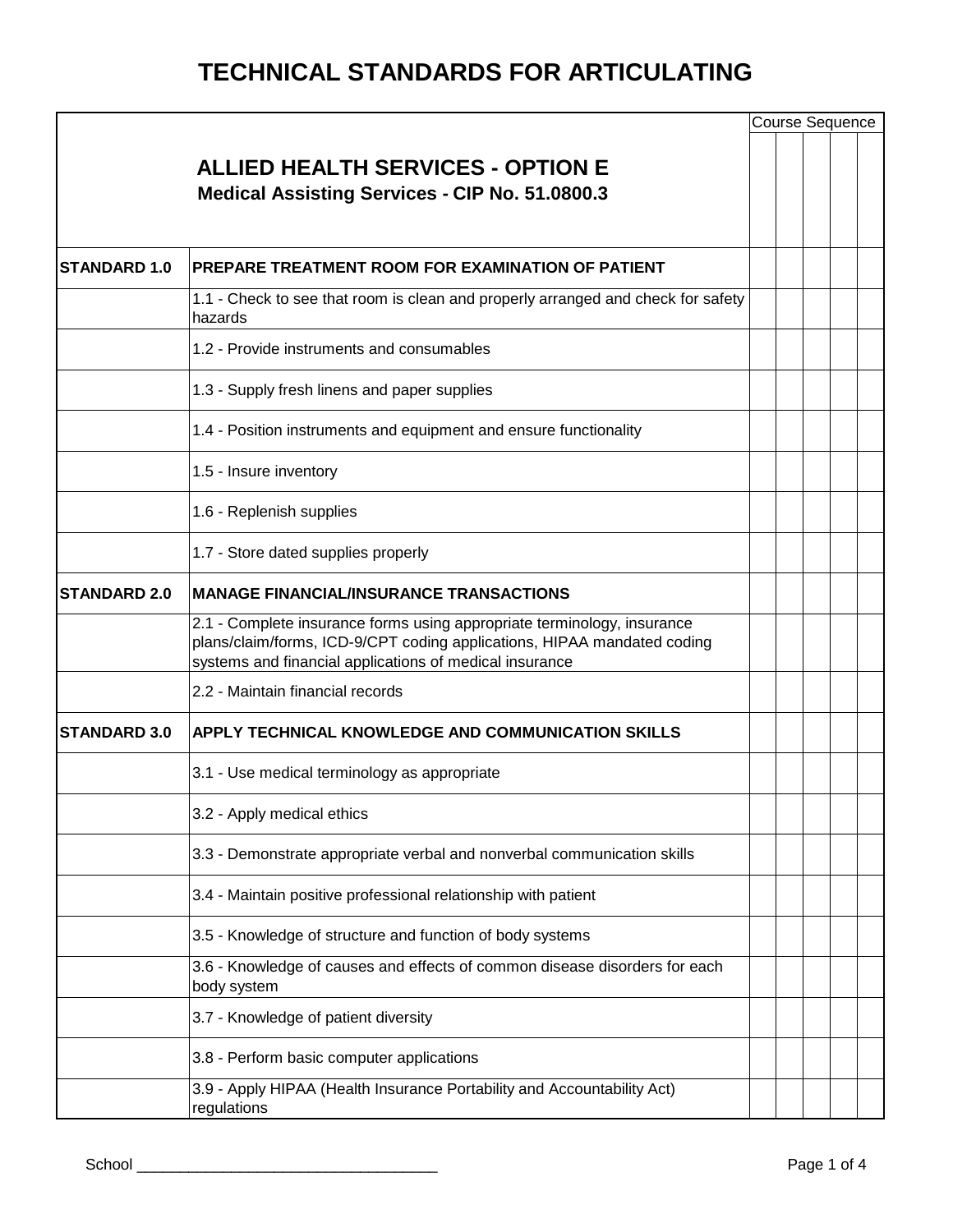|                     |                                                                                                   |  | Course Sequence |  |
|---------------------|---------------------------------------------------------------------------------------------------|--|-----------------|--|
|                     | <b>ALLIED HEALTH SERVICES - OPTION E</b><br><b>Medical Assisting Services - CIP No. 51.0800.3</b> |  |                 |  |
| <b>STANDARD 4.0</b> | <b>ASSIST WITH CHARTING PROCEDURES</b>                                                            |  |                 |  |
|                     | 4.1 - Identify and use the correct chart forms (paper and electronic)                             |  |                 |  |
|                     | 4.2 - Note date, time and treatment at each visit                                                 |  |                 |  |
|                     | 4.3 - Practice confidentiality of patient data following HIPAA regulations                        |  |                 |  |
|                     | 4.4 - Register patient on arrival, procuring patient chart                                        |  |                 |  |
|                     | 4.5 - Complete patient registration forms                                                         |  |                 |  |
| <b>STANDARD 5.0</b> | PERFORM SCHEDULING AND OTHER OFFICE FUNCTIONS                                                     |  |                 |  |
|                     | 5.1 - Obtain information needed to make patient appointments                                      |  |                 |  |
|                     | 5.2 - Schedule patient appointments                                                               |  |                 |  |
|                     | 5.3 - Provide patients with complete appointment information                                      |  |                 |  |
|                     | 5.4 - Sort and prioritize mail                                                                    |  |                 |  |
|                     | 5.5 - Manage telephone calls                                                                      |  |                 |  |
|                     | 5.6 - Assist with patient education/instruction                                                   |  |                 |  |
|                     | 5.7 - Obtain prior authorization from insurance companies                                         |  |                 |  |
|                     | 5.8 - Process referrals                                                                           |  |                 |  |
|                     | 5.9 - Direct patient to site of any further testing                                               |  |                 |  |
| <b>STANDARD 6.0</b> | PREPARE PATIENT FOR PHYSICAL EXAMINATION                                                          |  |                 |  |
|                     | 6.1 - Check vital signs, obtain chief complaint, and record findings                              |  |                 |  |
|                     | 6.2 - Weigh and measure height of patient                                                         |  |                 |  |
|                     | 6.3 - Drape patient                                                                               |  |                 |  |
|                     | 6.4 - Place patient in prescribed position                                                        |  |                 |  |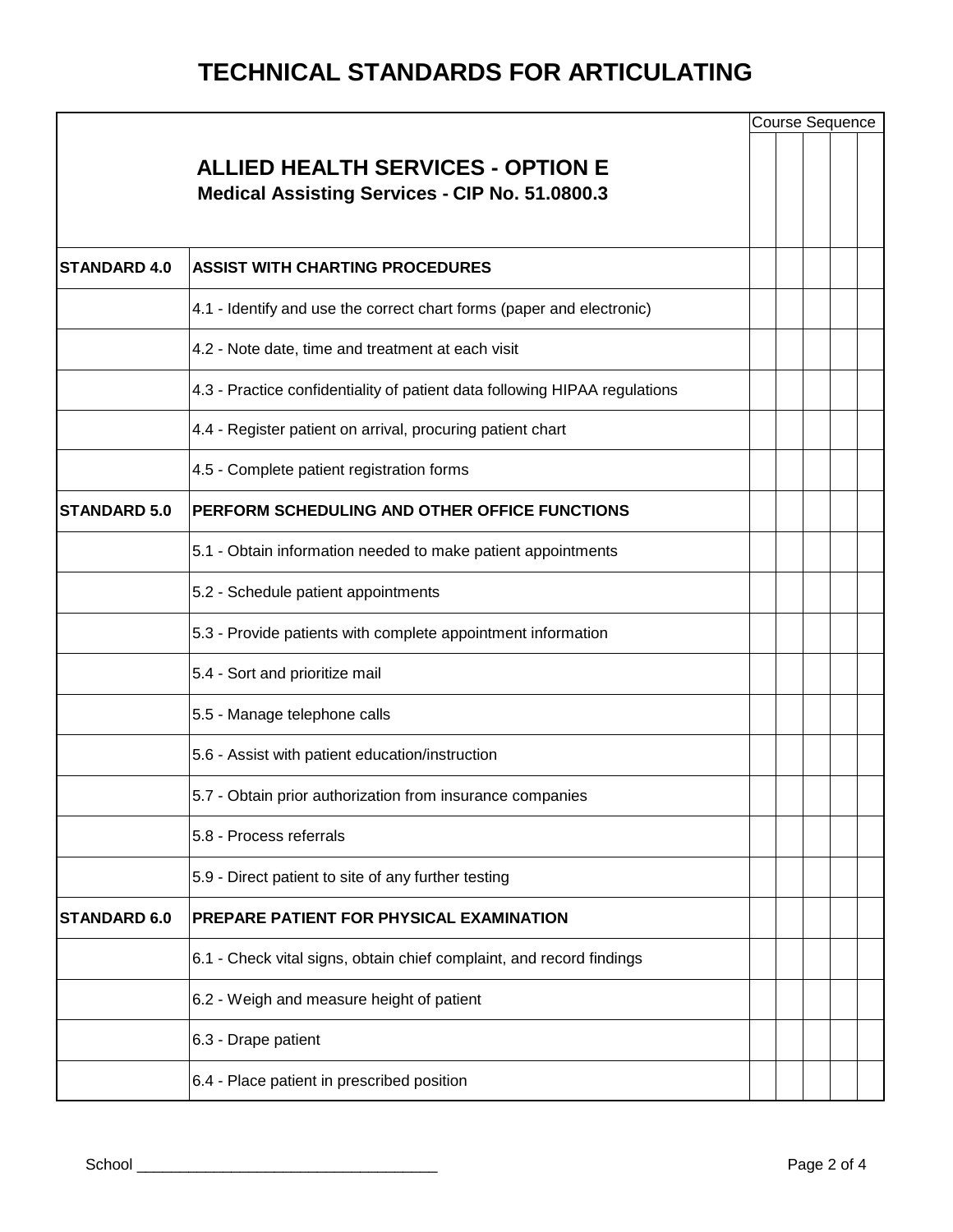|                     |                                                                                                                                |  |  | Course Sequence |  |  |  |  |
|---------------------|--------------------------------------------------------------------------------------------------------------------------------|--|--|-----------------|--|--|--|--|
|                     | <b>ALLIED HEALTH SERVICES - OPTION E</b><br><b>Medical Assisting Services - CIP No. 51.0800.3</b>                              |  |  |                 |  |  |  |  |
|                     | 6.5 - Provide pillows for patient comfort                                                                                      |  |  |                 |  |  |  |  |
|                     | 6.6 - Securely position small children as required                                                                             |  |  |                 |  |  |  |  |
|                     | 6.7 - Apply principles of body mechanics                                                                                       |  |  |                 |  |  |  |  |
|                     | 6.8 - Instruct patients in preparation for examinations and procedures (such as<br>routine physical exams and specialty exams) |  |  |                 |  |  |  |  |
| <b>STANDARD 7.0</b> | ASSIST IN THE ADMINISTRATION OF SELECTED TREATMENTS AND<br><b>MEDICATIONS</b>                                                  |  |  |                 |  |  |  |  |
|                     | 7.1 - Change dressings or bandages                                                                                             |  |  |                 |  |  |  |  |
|                     | 7.2 - Assist with physical modalities                                                                                          |  |  |                 |  |  |  |  |
|                     | 7.3 - Administer provider-prescribed medication via specified routes applying the<br>"six medication rights"                   |  |  |                 |  |  |  |  |
| <b>STANDARD 8.0</b> | <b>ASSIST PROVIDER WITH PATIENT EXAMINATION</b>                                                                                |  |  |                 |  |  |  |  |
|                     | 8.1 - Hand instruments and materials to provider as directed                                                                   |  |  |                 |  |  |  |  |
|                     | 8.2 - Assist physician in minor surgery                                                                                        |  |  |                 |  |  |  |  |
|                     | 8.3 - Collect and process specimens                                                                                            |  |  |                 |  |  |  |  |
|                     | 8.4 - Recognize a medical emergency and assist in providing aid                                                                |  |  |                 |  |  |  |  |
|                     | 8.5 - Administer cardiopulmonary resuscitation                                                                                 |  |  |                 |  |  |  |  |
|                     | 8.6 - Perform CLIA-waived point-of-care testing                                                                                |  |  |                 |  |  |  |  |
|                     | 8.7 - Apply principles of medical asepsis                                                                                      |  |  |                 |  |  |  |  |
|                     | 8.8 - Follow OSHA guidelines                                                                                                   |  |  |                 |  |  |  |  |
| <b>STANDARD 9.0</b> | <b>MANAGE MEDICAL RECORDS</b>                                                                                                  |  |  |                 |  |  |  |  |
|                     | 9.1 - Identify components of the medical record                                                                                |  |  |                 |  |  |  |  |
|                     | 9.2 - Insure completeness of the medical record                                                                                |  |  |                 |  |  |  |  |
|                     | 9.3 - Maintain integrity and security of the medical record                                                                    |  |  |                 |  |  |  |  |